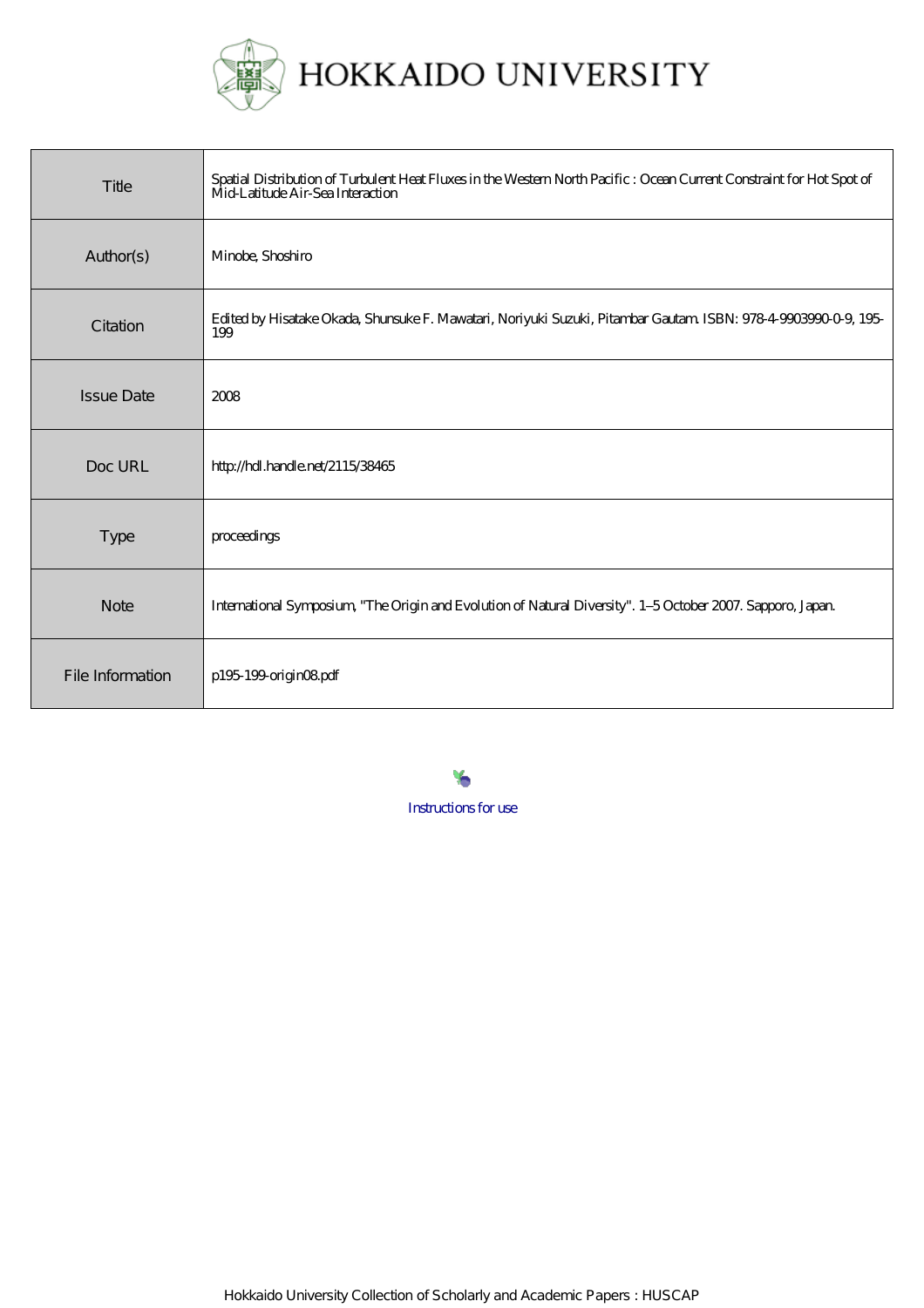# **Spatial Distribution of Turbulent Heat Fluxes in the Western North Pacific: Ocean Current Constraint for Hot Spot of Mid-Latitude Air-Sea Interaction**

Shoshiro Minobe\*

*Graduate School of Science, Hokkaido University, Sapporo, Japan*

## **ABSTRACT**

Climatological mean distributions of turbulent heat fluxes (i.e., latent plus sensible heat fluxes) have been documented using an operational analysis dataset, whose spatial resolution is about one order higher than the resolution of widely used reanalysis datasets. It is revealed that mean oceanic currents and associated Sea-Surface Temperature (SST) fronts, i.e., the Kuroshio, the Kuroshio Extension, and the subpolar front (also sometimes called the Oyashio extension), strongly affect the heat fluxes. Such close constraints are not discernible in the reanalysis dataset. The present results indicate that the narrow ocean currents and associated sharp SST fronts are essential for the interaction between the atmosphere and ocean.

**Keywords**: Kuroshio, Air-sea interaction, Heat fluxes

## **INTRODUCTION**

Western boundary currents and associated fronts of Sea Surface Temperature (SST) attract large attention of researchers studying both climate and marine ecosystems. The Kuroshio brings a large amount of heat from low latitudes to mid-latitudes, and turbulent heat fluxes from the Kuroshio and the Kuroshio Extension to the atmosphere exhibit a prominent maximum. The subpolar front is known by its sharp, year-round, SST front, whereas the SST front over the Kuroshio Extension is less prominent in summer season. The Kuroshio Extension and the subpolar front were not well separated by most of numerical models, and these two oceanic features are often called "Kuroshio-Oyashio Extension" or KOE. The potential role of KOE in climate variations, particularly those on decadal-to-centennial timescales, has been described in a substantial number of publications (e.g., Refs. 1–2). KOE has

been considered to play important roles also in marine ecosystems. In particular, Ref. 3 hypothesized that the SST around the south of the KOE controls decadal variability of sardine population. Co-variability of sardines in both sides of the North Pacific with climate variability such as Pacific Decadal Oscillation or changes in Aleutian low strength has been important research area in the last two decades  $[e.g., 4]$ .

## **DATA AND METHODS**

We use two datasets in the present study. One dataset is an operational product of atmospheric model provided by European Centre for Midrange Weather Forecast. Using a data assimilation technique, observed data are incorporated into the atmospheric model. Since the datasets are produced as operational basis, the products are called "operational analysis". We obtained the dataset for the period from

<sup>\*</sup>e-mail: minobe@mail.sci.hokudai.ac.jp

Information for use in citing this article: Okada, H., Mawatari, S.F., Suzuki, N. and Gautam, P. (eds.), *Origin and Evolution of Natural Diversity*, Proceedings of International Symposium "The Origin and Evolution of Natural Diversity", 1–5 October 2007, Sapporo, pp. 195–199.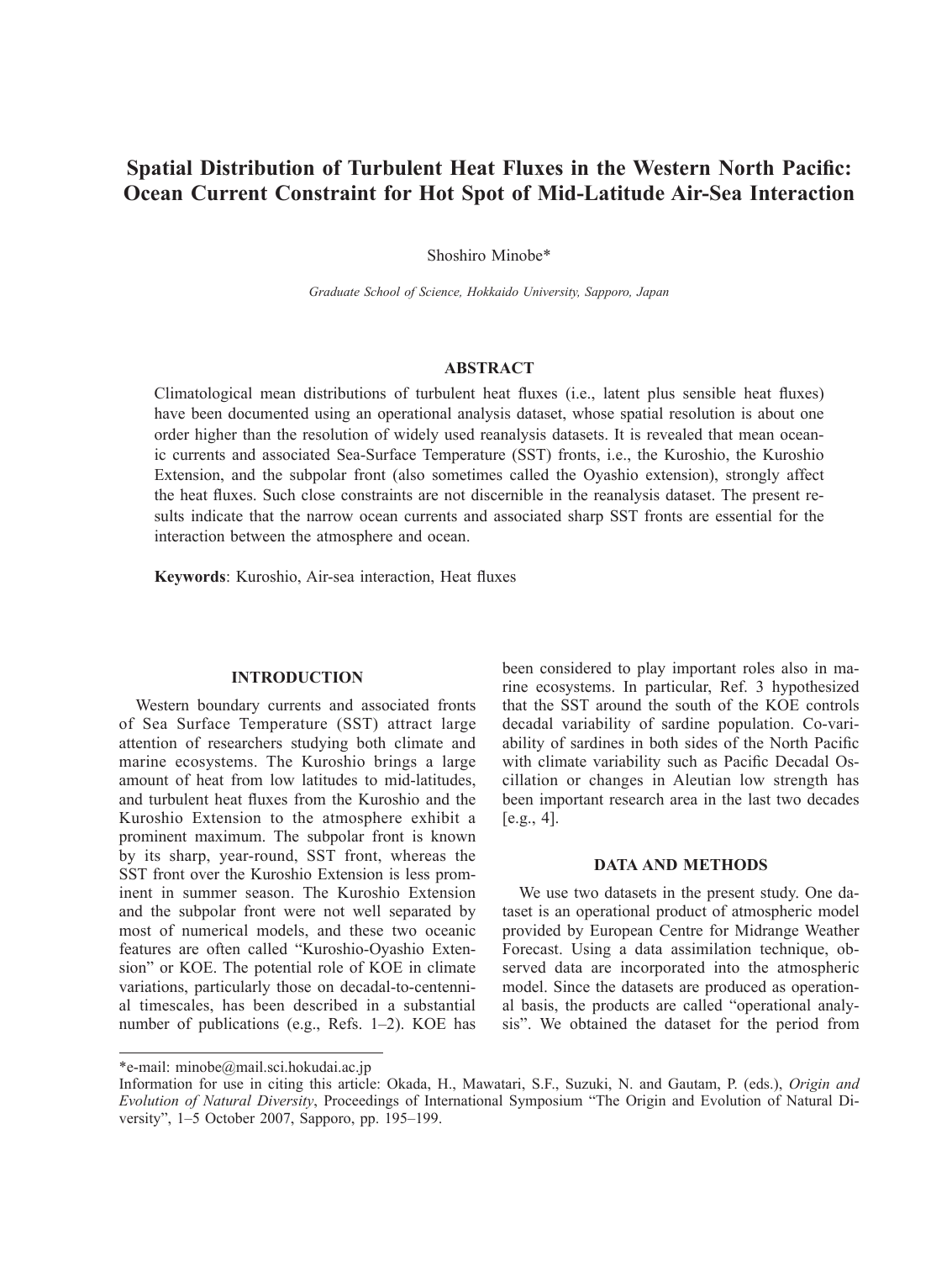January 2002 to February 2006. During this period, the atmospheric model uses a spectral dynamical core with TL511 resolution, equivalent to a grid resolution of approximately 38 km, or higher in the last month (February 2006). Combined with this high model resolution, the use of high-resolution Real-Time, Global (RTG) SST [5] since February 2001 substantially improves the representation of the near-surface atmospheric response to SST variations [6]. Therefore, the ECMWF operational analysis can provide information with the unprecedented high spatial resolution.

The other dataset is NCEP/DOE reanalysis [7]. This dataset is an updated and error-corrected version of an NCEP/NCAR reanalysis [8], which is probably the most widely used dataset for climate studies about parameters of the atmosphere and those at the atmosphere/ocean interface. These datasets were produced by a data assimilation technique using the same atmospheric model throughout the analysis period. Such a method is generally termed as "re-analysis", in contrast to the aforementioned operational analysis, for which numerical models are continuously changed in time. Therefore, a reanalysis product has a better temporal continuity than an operational analysis, and this is the reason why re-analysis is preferred in climate studies. On the other hand, operational analysis has an advantage of continuous improvements in the spatial resolution and in the model physics compared to a reanalysis.



**Fig. 1** Top: Surface geostrophic current velocities (shade, cm s<sup>-1</sup>) and SST (contour, °C). Bottom: absolute value of SST gradient (shade,  $10^{-5}$  °C m<sup>-1</sup>) and SST (contour, °C). The contour interval is  $2^{\circ}$ C with thick dashed contours for 10°C and 20ºC. SST data are based on ECMWF operational analysis (left) and NCEP/DOE reanalysis (right).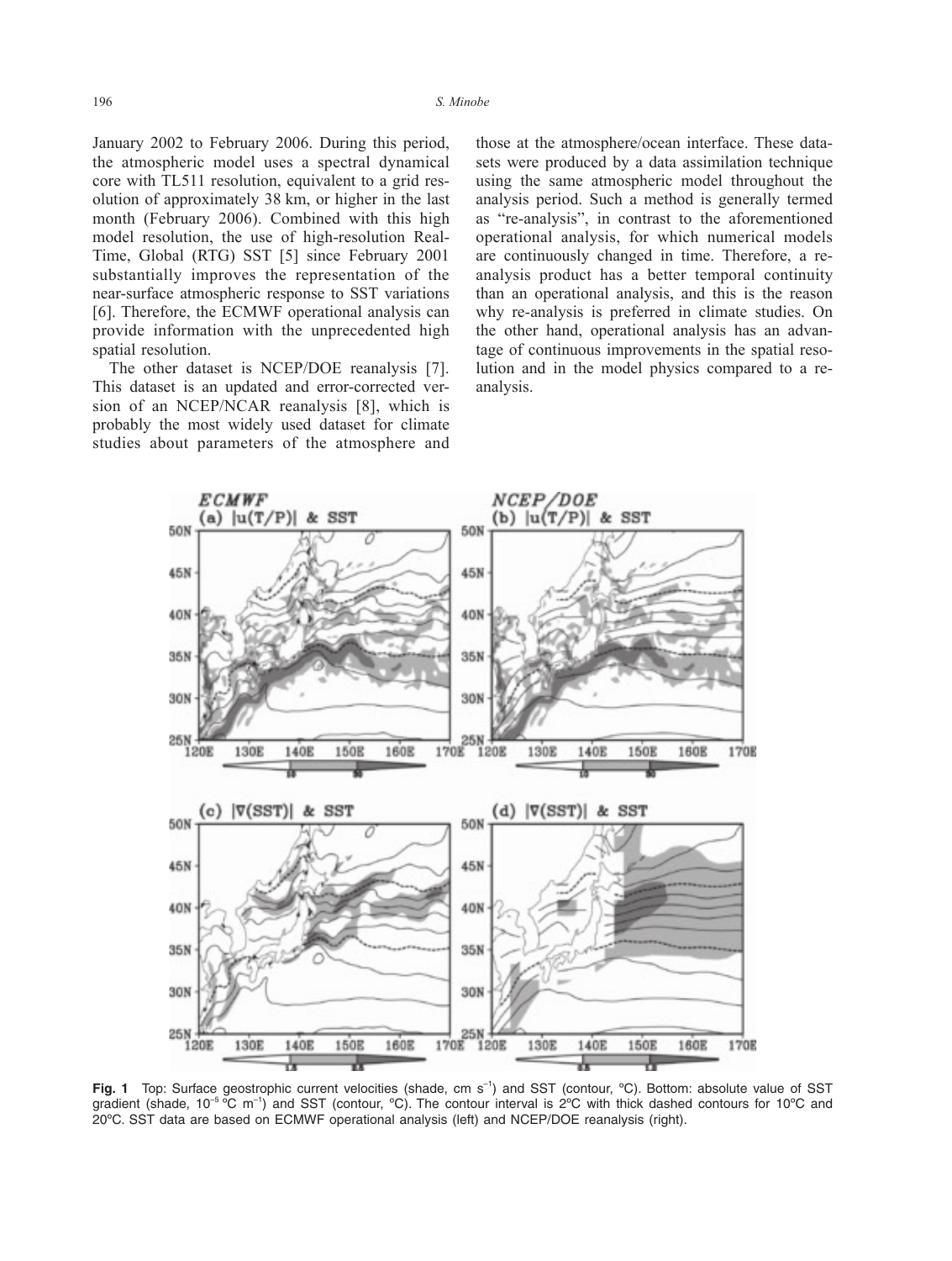

**Fig. 2** Climatological turbulent heat fluxes (contour, W  $m^{-2}$ ) for annual mean (top), for winter mean (December-February) (middle) and for summer mean (June-August) (bottom), along with annual mean surface geostrophic current velocities (shade, cm s<sup>-1</sup>) also shown in Fig. 1. The contour intervals are 50, 50, and 20 W m<sup>-2</sup> for the top, middle and bottom rows, respectively, with thick contours for 100 and 200 W m<sup>-2</sup> for the top panels, 200 and 400 W m<sup>-2</sup> for the middle panels, and 60 and 100 W m–2 for the bottom panels. Turbulent heat fluxes are based on ECMWF operational analysis (left) and on NCEP/DOE reanalysis (right).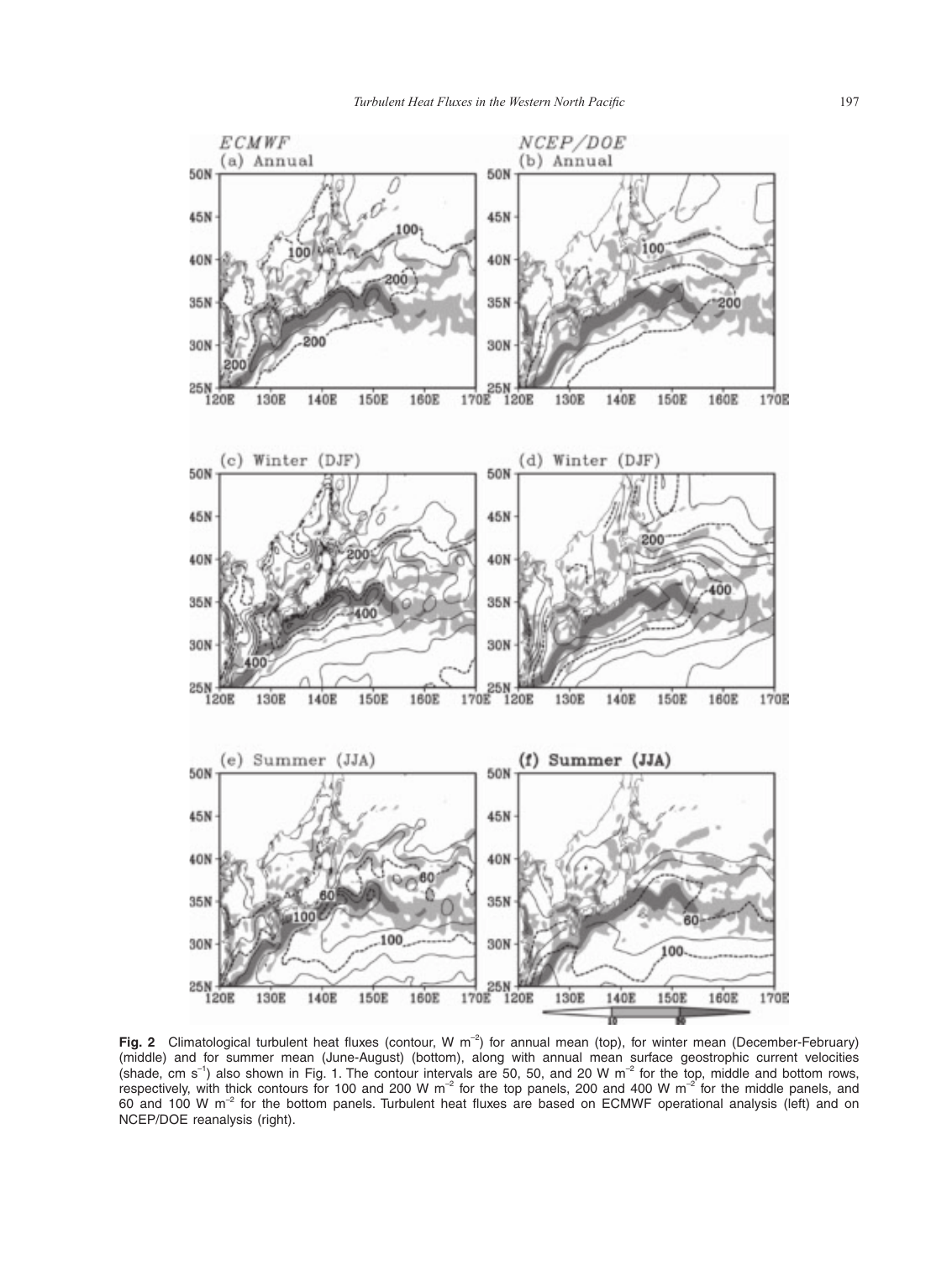## **RESULTS**

Figure 1 shows SST and its gradient along with surface geostrophic current velocities. The geostrophic currents are strong along the axis of the Kuroshio in the East China Sea and south of Japan and also along the axis of the Kuroshio Extension to the east of Japan. The quasi-steady meandering of the Kuroshio Extension from 140°E to 155°E is apparent. The contours of the ECMWF SST are parallel to the Kuroshio and its extension including the steady meandering to the east of Japan. Contours of NCEP SSTs are also generally parallel to the surface currents, but the contours no longer follow the meandering of the Kuroshio Extension.

Gradients of the ECMWF SST exhibit strong amplitudes along the subpolar front about 40°N to the east of Japan and also in the Japan Sea (Fig. 1). The gradient is also strong over the Kuroshio Extension and the Kuroshio in the East China Sea. However, such dependency of the gradient strength on mean currents is not reproduced in NCEP SST, whose gradient is strong broadly over the region from the Kuroshio Extension to the subpolar front to the east of Japan (roughly 35°–45°N).

Different spatial resolutions between the operational analysis and re-analysis also influence turbulent heat fluxes. Figure 2 shows annual, wintertime and summertime turbulent heat fluxes in ECMWF operational analysis and NCEP/DOE reanalysis. EC-MWF heat fluxes are strongly constrained by mean currents and SST gradients. The heat fluxes are large over the Kuroshio and its extension, and the meandering of the Kuroshio Extension results in heat fluxes, which tend to enlarge at the northward ridge of the meander. Also, heat fluxes are strong along the Kuroshio in the East China Sea and south of Japan. Concentrated heat flux along the Kuroshio in the East China Sea is consistent with an atmospheric meso-scale model study for the winter season [9]. Furthermore, it is interesting to note that heat flux concentration along the Kuroshio is still found in summer season in this region. Although heat flux amplitudes around the subpolar front east of Japan are about half or less than those in the Kuroshio and its extension, the subpolar front gives the maxima of heat fluxes in the zonal direction.

The close relation between the heat fluxes and mean current and/or SST gradient found in ECMWF is much less prominent in NCEP heat fluxes (Fig. 2). NCEP heat fluxes still capture the general tendency that the heat fluxes are large over the Kuroshio and its extension. However, the detailed spatial correspondences between the heat fluxes and the oceanic currents or SST fronts are not found in the NCEP heat fluxes; the influence of the steady meander of the Kuroshio Extension is absent in heat fluxes, and relative maximum of the heat fluxes associated with the subpolar front is also not reproduced.

#### **DISCUSSION**

The strong constraints found in the turbulent heat fluxes in the ECMWF operational analysis exert substantial implications in the air-sea interaction. It was known that the near surface wind distribution is affected by SST distribution in the Kuroshio south of Japan and Kuroshio extension [10], but detailed structures of the turbulent heat fluxes, which may act as agents to connect the atmosphere and ocean, was not documented in previous studies with a spatial resolution as high as presented in this study. The validity of the operational heat fluxes, however, is not yet examined by a comparison with observations, and such examination should be an important research topic for the air-sea interaction. At the moment, two surface buoy moorings are maintained by Japan Agency for Marine-Earth Science and Technology and by National Oceanic and Atmospheric Administration. It should be a matter of interest to compare the heat fluxes and other parameters associated with air-sea interaction between operational analysis and buoy observations.

## **ACKNOWLEDGMENTS**

This study was supported by grant-in-aid for scientific research and by the 21st century center of excellence program on "Neo-Science of Natural History" (Leader: Prof. H. Okada) both from the Ministry of Education, Culture, Sports, Science and Technology, Japan.

#### **REFERENCES**

- 1. Latif, M. and Barnett, T.P., 1994. Causes of decadal climate variability over the North Pacific and North America. Science, 266, 634–637.
- 2. Minobe, S., 2002. Interannual to interdecadal changes in the Bering Sea and concurrent 1998/99 changes over the North Pacific. Progr. Oceanogr., 55, 45–64.
- 3. Noto, M. and Yasuda, I., 1999. Population decline of the Japanese sardine, Sardinops melanostictus, in relation to sea surface temperature in the Kuroshio Extension. Can. J. Fish Aquat. Sci., 56, 973–983.
- 4. Chavez, F.P., Ryan, J., Lluch-Cota, S.E. and Niquen, C.M., 2003, From anchovies to sardines and back: multidecadal change in the Pacific Ocean. Science, 299, 217–221.